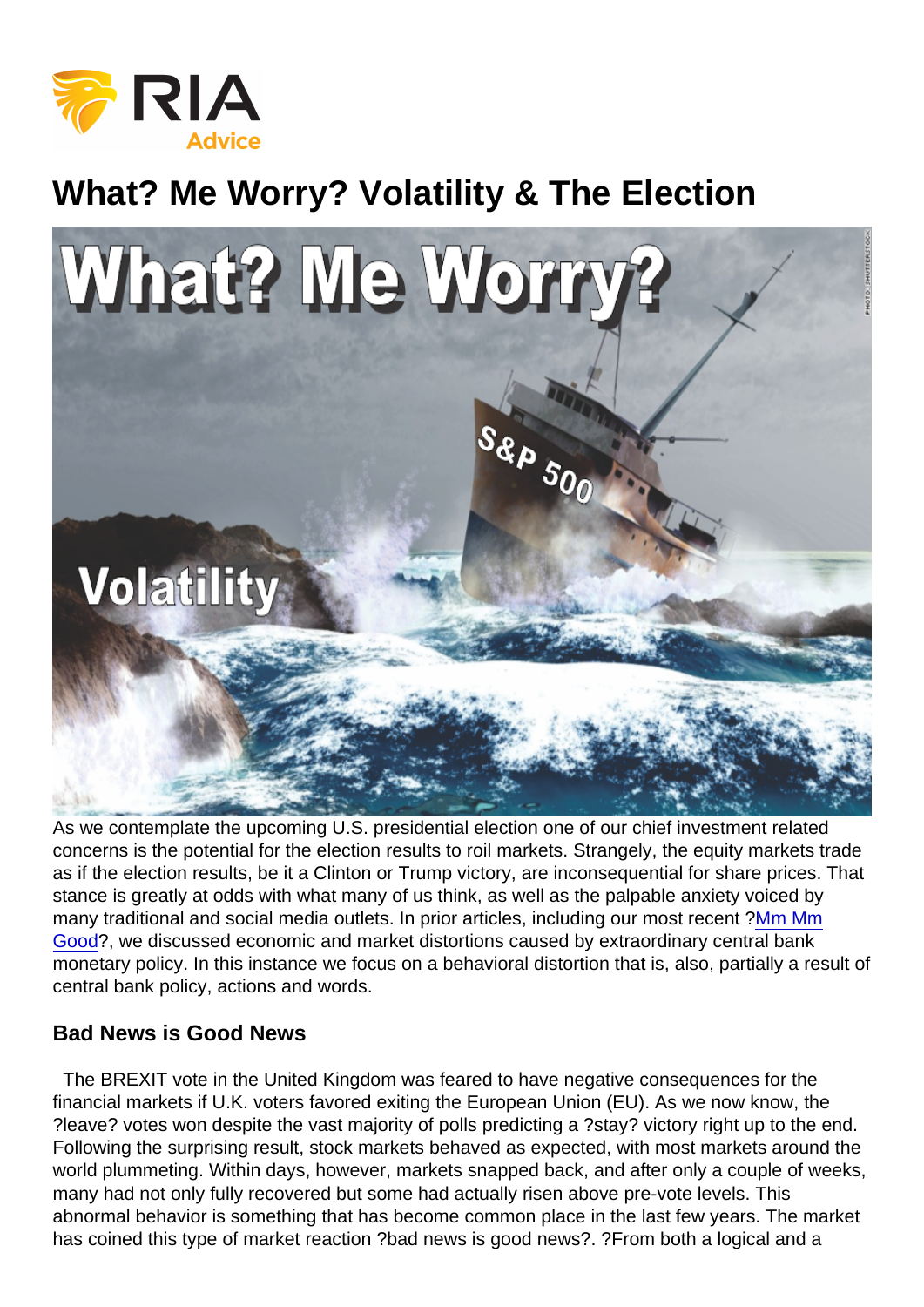fundamental view it is senseless, unless one considers why the market thinks bad news is good news. In 1998 Alan Greenspan and the Federal Reserve helped bail out Wall Street and the failing hedge fund Long Term Capital Management. From that day forward, central bankers around the world have pursued an increasingly proactive approach towards steering economic growth and, more recently, financial asset prices. Over the last few years, actions and words aimed to halt downward trending markets, have become strikingly obvious. In July 2012, Mario Draghi, President of the European Central Bank (ECB), vowed to do ?whatever it takes? to calm financial market fears that were hammering the Euro region. Shortly after uttering those famous words, European stock markets and most others around the world rallied significantly. On October 14, 2014, Fed Governor James Bullard suggested the Fed pause the tapering of Quantitative Easing (QE) in response to a 10% stock market decline and an affiliated drop in bond yields. Within two weeks of his comments, the stock market had more than erased its losses and was back to setting new alltime highs. Bullard?s so called ?stick save?, Draghi?s promise to do anything, and many other similar statements and actions from central bankers have not only reassured investors but they have bred a high level of investor complacency. On a daily basis, it is commonplace to witness market indifference or even strength on weak economic data. Most recently, on July 28, 2016, a much weaker than expected GDP release, which should have caused concern for investors, resulted in equity market gains. Investors are electing to ignore fundamental news and data, which ultimately underpin equity valuations, on the presumption that the Fed and other central banks will ?do whatever it takes? to prevent markets from correcting.

## Election Complacency

 As we approach the coming election, the U.S. stock markets are trading as if it were a typical lazy summer with not a care in the world. That is in direct contrast to the risks that many of us foresee with the coming election. Realized volatility is a measure of the degree of variation of a series of historical prices. Implied volatility (VIX) is a forward looking measure of realized volatility, derived from call and put option pricing. Frequently, implied volatility increases when investors are concerned the market may be entering a risky period and it decreases when there is little to worry [about. Realized and implied volatility help us quantify the level of market complacency or](https://realinvestmentadvice.com/wp-content/uploads/2016/08/720Global-Implied-Volatility-081616.png) concern. The graph below shows implied equity volatility from prior election year periods as of the end of each respective July leading to the election, as well as at the end of July 2016.

Note that

current annualized implied volatility of 11.87% is well below any other level seen since at least the Bill Clinton-Bob Dole election of 1996. Additionally, when compared to the entire data set going back over twenty years, as shown below, the current index (red dotted line) is well below the